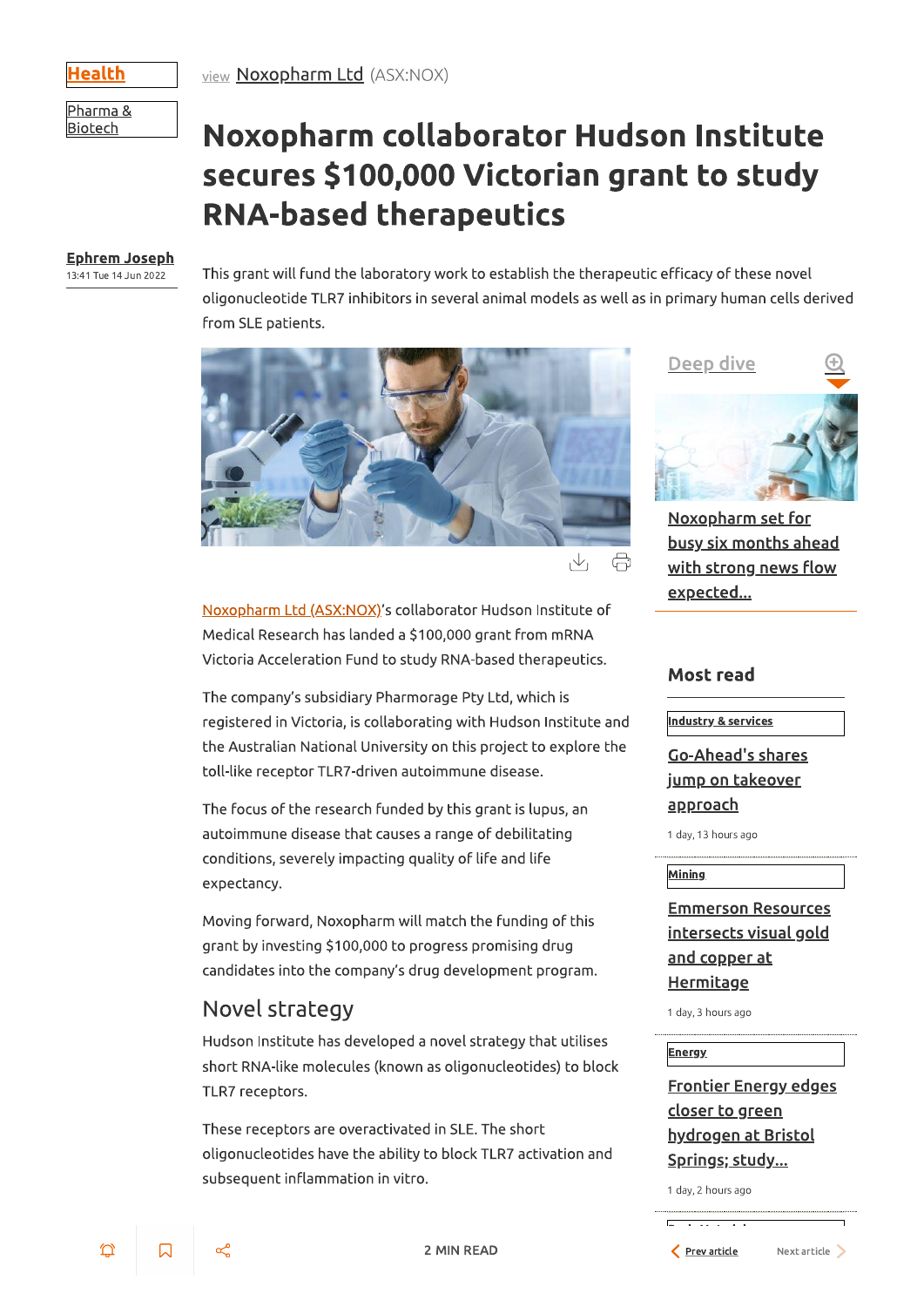This grant will fund the laboratory work to establish the therapeutic efficacy of these novel oligonucleotide TLR7 inhibitors in several animal models as well as in primary human cells derived from SLE patients.

If this technology is proven, Noxopharm will investigate the development of further oligonucleotide drug candidates with potential indications in other autoimmune diseases.

The project will kick off shortly and will run for 12 months.

## **Research focus**

Investor

deep dive

Autoimmune and auto-inflammatory disorders affect as many as 5% of Australians, with uncontrolled inflammation contributing to many chronic health issues.

There are more than 100 autoimmune diseases, among them Noxopharm set SLE, rheumatoid arthritis and type 1 diabetes for busy six months ahead There is no cure for autoimmune diseases to date. Current <u>with strong news</u> treatments that manage signs and symptoms include flow expected from drug predominately broad-acting immunosuppressants, which tend pipeline to have deleterious side effects.

Therefore, new drugs with improved efficacy and fewer side read more > effects are urgently needed.

**View Price & Profile** 

#### Add related topics to MyProactive

| + Health        | + Pharma & Biotech | + Small caps |
|-----------------|--------------------|--------------|
| + Noxopharm Ltd |                    |              |
| Email address   |                    |              |

#### **Australian Potash Ltd** <u>aiming for the top end</u> of the sulphate of potash price...

#### Sign up for Newsletter

Create your account: sign up and get ahead on news and events

#### **NO INVESTMENT ADVICE**

Proactive Investors Australia Pty Ltd ACN 132 787 654 (the Company, we or us) provides you with access to the content set out above, including any news, quotes, information, data, text, reports, ratings, opinions,...

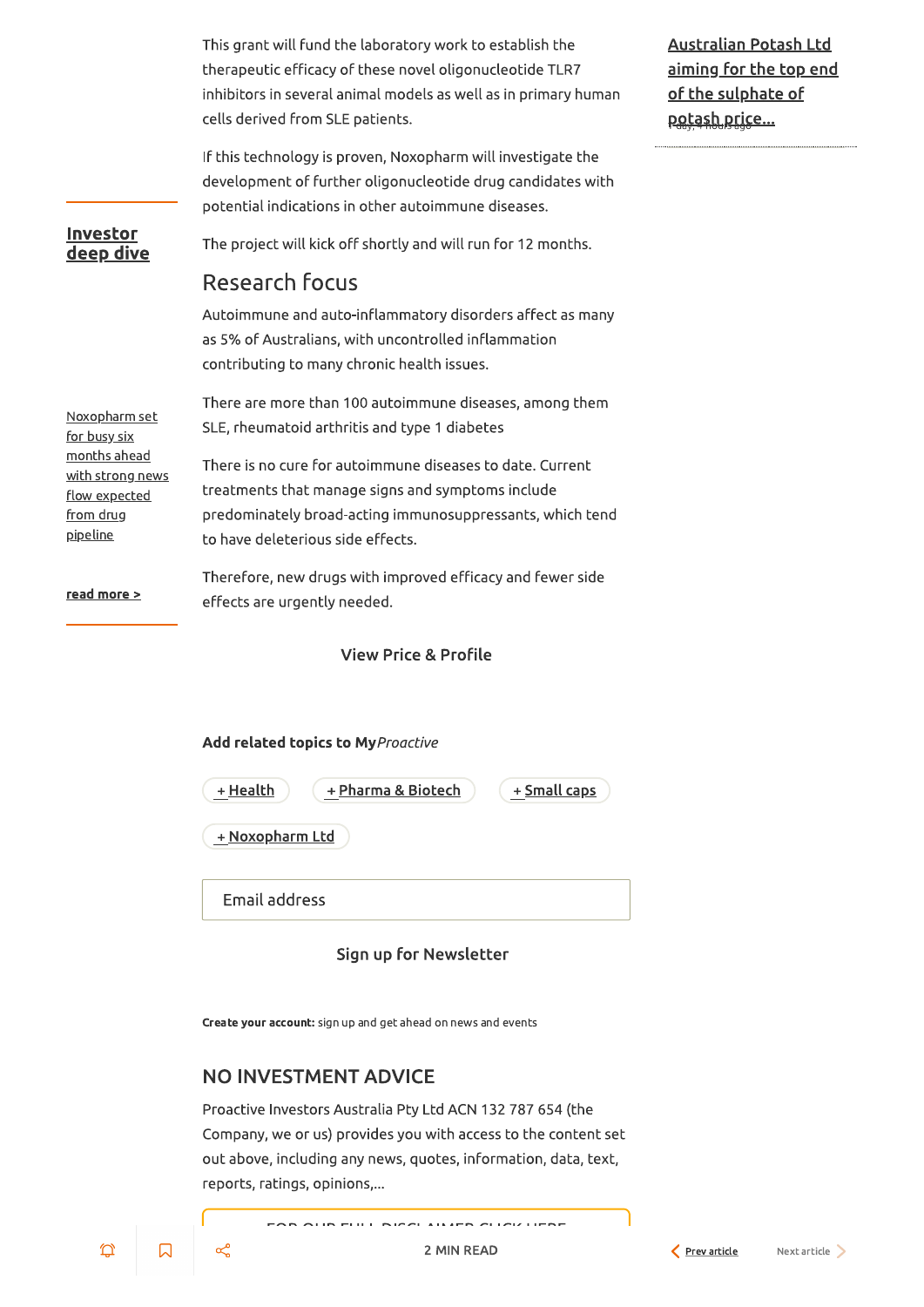# More on this story



Noxopharm details science-driven strategy in new

investor presentation

1 week, 1 day ago



**Health** 

### Noxopharm welcomes ASCO abstract confirming the immunomodulatory...

2 weeks, 5 days ago



Tackling cancer - what we saw in the March quarter



Noxopharm CEO talks Veyonda orphan drug designation from US FDA

Watch >

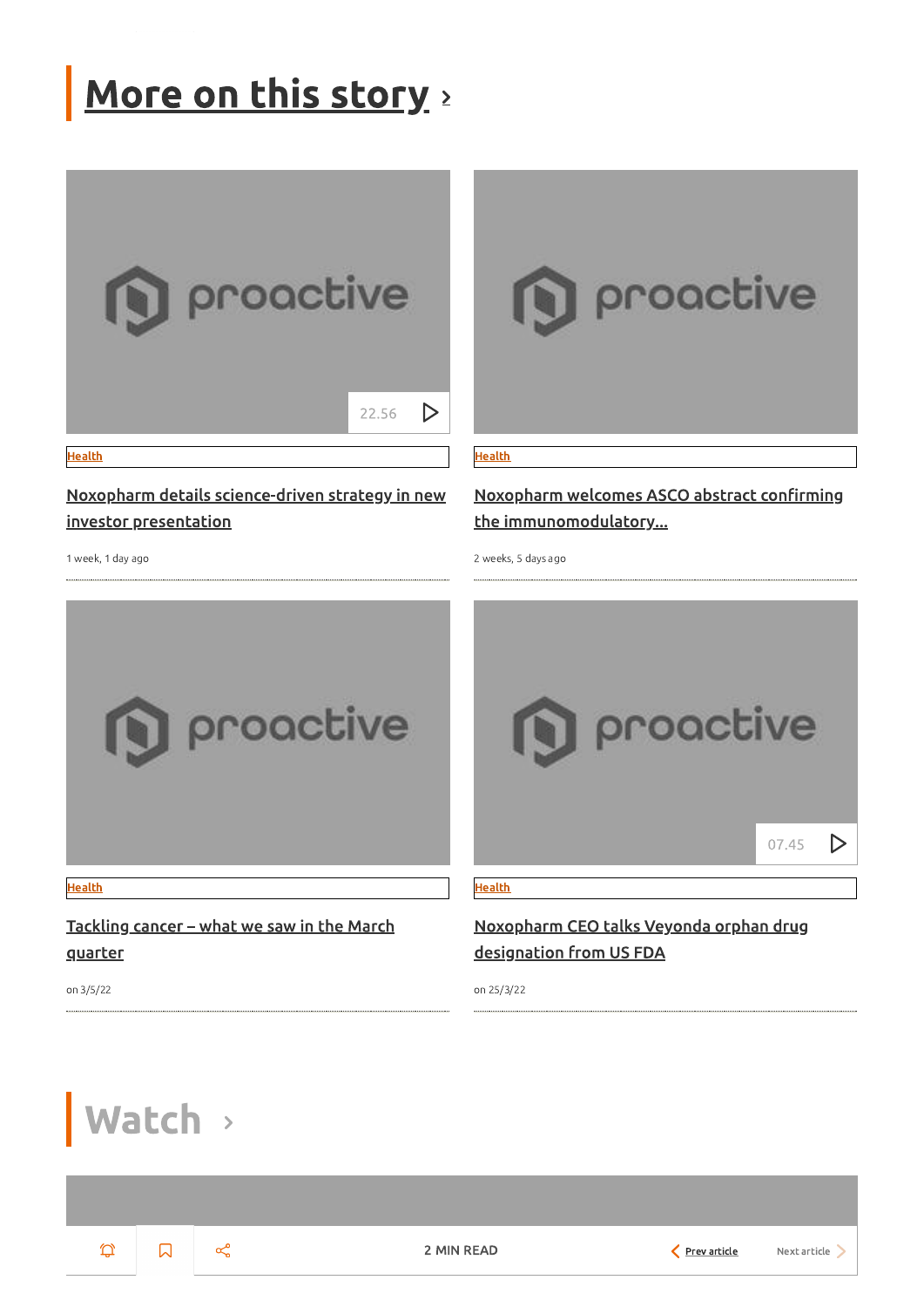

# Noxopharm details science-driven strategy in new investor presentation

Noxopharm Ltd (ASX:NOX)'s new CEO and managing director Dr Gisela Mautner provides a corporate presentation to accompany the company's newly released investor slide deck. The recording highlights the strategy for Noxopharm's next stage of growth and the advancement of its key assets. Following a...

#### 1 week, 1 day ago



Noxopharm CEO talks Veyonda orphan drug designation from US FDA



Noxopharm CEO discusses subsidiary Pharmorage and its focus on...

on 22/12/21